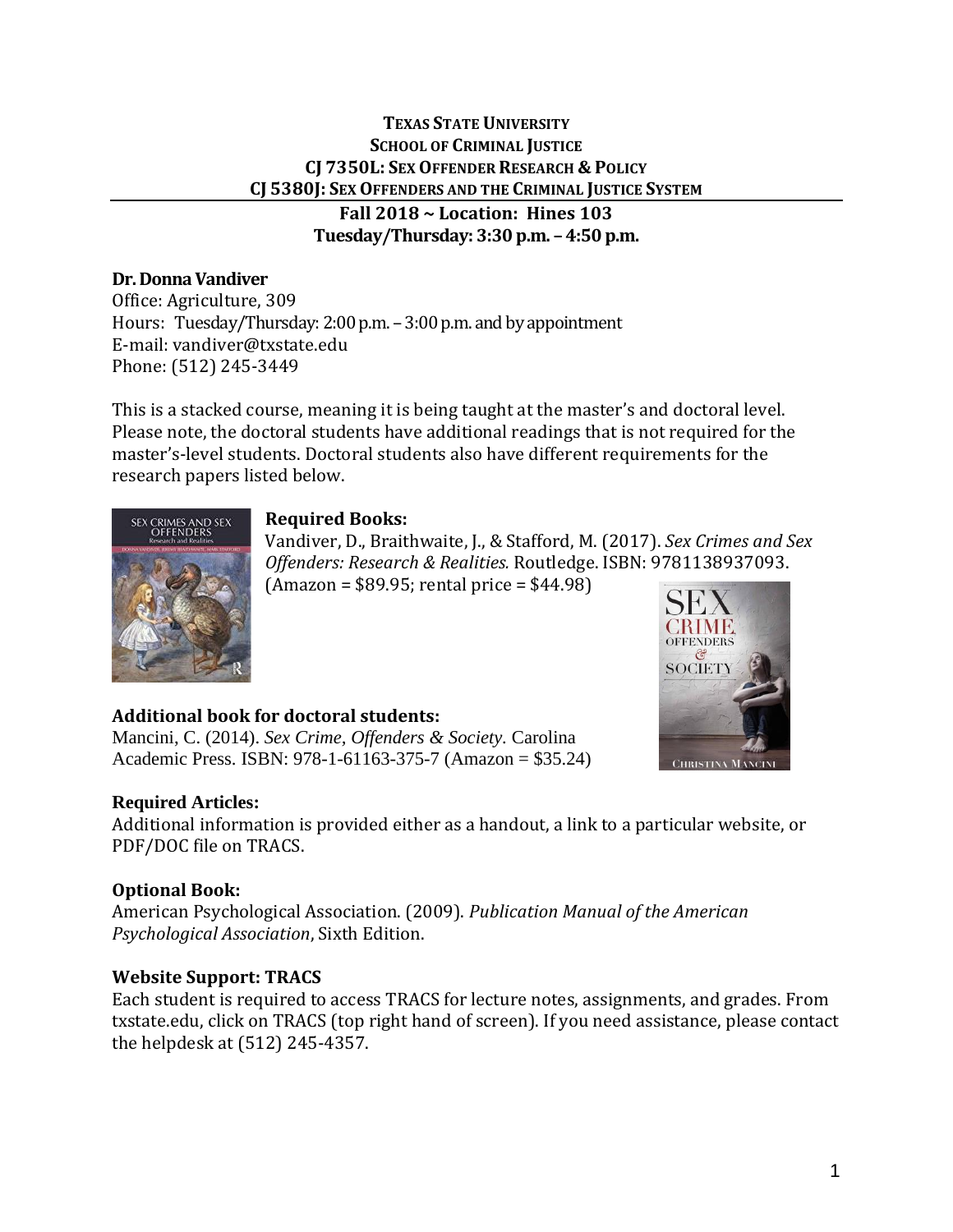# **Suggested App: Cram.com**

Each student can access electronic flashcards via this app. More information can be found at www.cram.com (Search these terms: Sex Crimes, Chapter 1 . . . .).

**Course Description:** CJ 5380/CJ 7350C is a graduate-level course focusing on sex crimes, sex offenders, the criminal justice system, and policy. This course focuses on a broad range of aspects related to sex crimes and sex offenders. Given the recent increased media coverage regarding sex offenders, many myths regarding this group of offenders have been amplified. Here, we will examine these myths through a critical research and reality-based lens. It is highly likely that criminal justice practitioners and academics will work with and/or study sex offenders and/or victims in some capacity.

The purpose of this course is to provide students with information that will benefit them when working with/studying such offenders and/or victims. This course, therefore, will provide an overview of the myths associated with sex crimes and sex offenders. An overview of the types of sex crimes that occur, along with their prevalence, will be examined. Both criminological theories and theories specific to sex offending are identified. Three broad types of sex crimes are assessed: rape, child sexual abuse, and child pornography. An emphasis is placed on typologies, which emphasize the heterogeneity that exists among sex offenders. Attention is also given to special populations of sex offenders: juvenile sex offenders, female sex offenders, and those who sexually abuse in the context of an institution (school, church, daycare, etc.). Additionally, recent trends in investigation strategies, assessment tools, treatment approaches, and legal responses are reviewed and discussed. Emphasis is placed on disputing commonly held myths regarding this population of offenders.

# **Learning Goals and Objectives:**

For each of the following topics, students should be able to recall the associated terminology, define those terms, explain concepts, apply them to novel situations, be able to make connections among the concepts via methods of comparing/constrasting, explain pros and cons of associated policies and various perspectives regarding responses to sex offenders/sex crimes, and critically evaluate them based on empirical evidence, differentiating between common sense approaches and evidence-based approaches. The topics broadly include:

- ❑ Number of and trends about sex offenders
- ❑ History/background of sex/sex crimes/sex offender research
- ❑ Theories (criminological theories applied to sex offenders/crimes and those developed to specifically explain sex offenders/sex crimes)
- ❑ Types of sex crimes (rape, child sexual abuse, and child pornography)
- ❑ Special populations of sex offenders (juvenile sex offenders, female sex offenders, and those who sexually abuse in the context of an institution)
- ❑ Investigation approaches
- ❑ Assessment and treatment approaches
- ❑ Registration laws and government reactions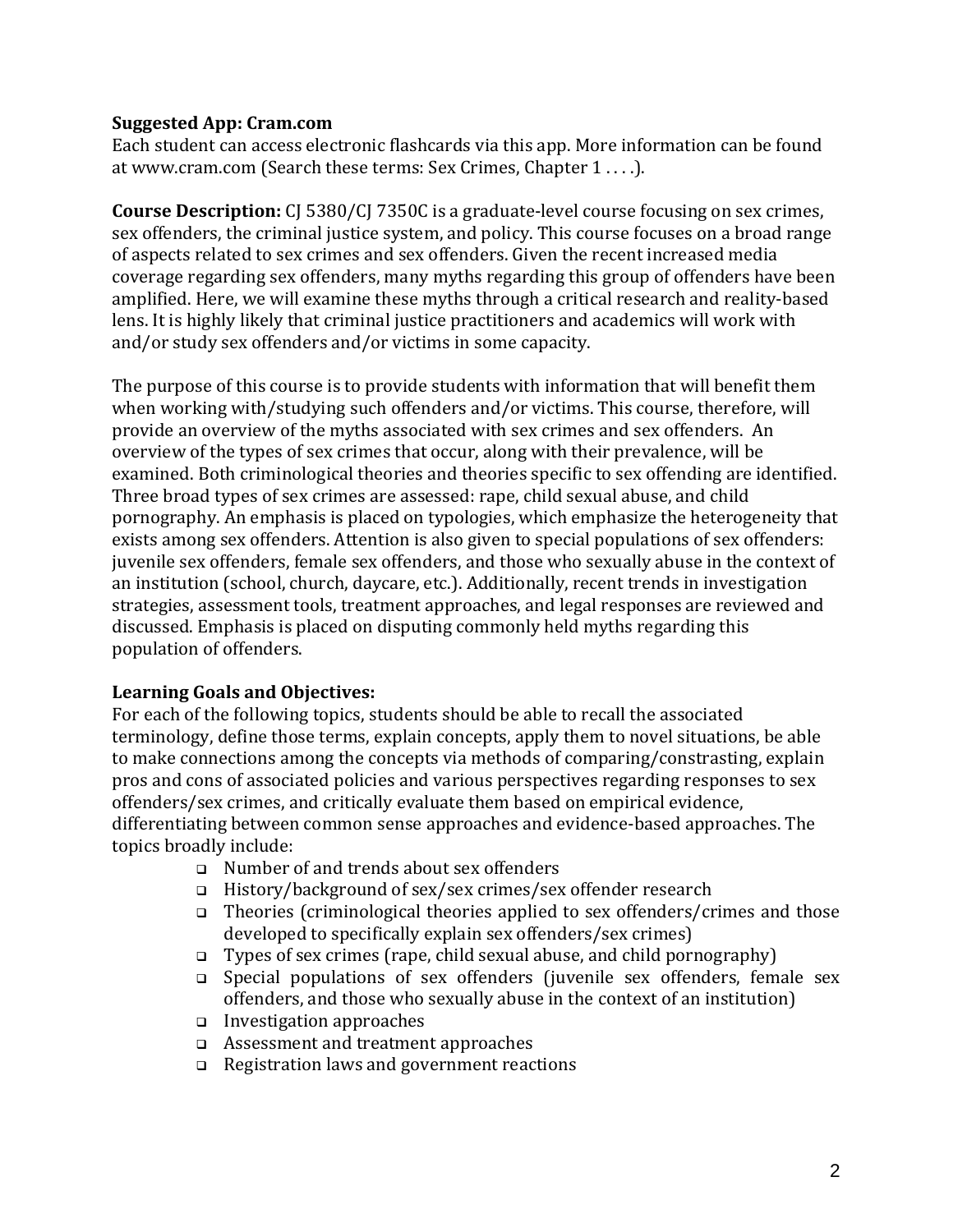These objectives are achieved through various activities, including attending class, taking notes, reading assigned material, participating in class discussions, completing assignments, and preparing for exams.

# **Format of Class**:

PowerPoints of class notes are made available to students on TRACS. This course is a seminar-lecture style class, meaning there are some lectures and some discussions. Two exams are given during the semester, which will cover the lecture material and assigned readings. It is important to attend each class meeting, keep up with the readings, complete all assignments on time, and most importantly, ask questions/clarification about anything that is unclear. You may stop by my office or email if you have questions.

#### **GRADE**

# **Each student's grade will be based on the following:**

Two exams  $(100 \times 2 = 200 \text{ points})$ 2 Research papers  $(100 \times 2 = 200 \text{ points})$ 1 Presentation of a book related to course topic (50 points) Attendance (Points will be lost for excessive absences) Additional short assignments/activities (TBA)

# **Two exams (200 points):**

Each exam will include a combination of the following sections: (1) define concepts; (2) short essay and (3) long(-er) essay. Each of your essays should be well organized and grammatically correct. The terms I, me, we, you, etc., should be avoided. The answers should include information from lecture and also assigned reading material (rather than providing a common-sense explanation). Each exam is worth 100 points. The second exam will focus primarily on the material covered during the second half, but can include material from the first part of the exam. Review sheets will be made available at least one week prior to the exam.

# **Two Research Papers (200 points):**

Each student will choose two topics related to class discussion and/or readings and write two research papers on their chosen topics. Each paper is worth 100 points. paper should be a minimum of 10 pages and maximum of 13 pages. A minimum of 15 peer-reviewed articles is required. (Doctoral students are required to rely on a minimum of 25 sources). Other sources can be used, but do not count towards the 15 peer-reviewed articles. The paper must have a title and include a minimum of seven main words. The paper should examine a research question developed by the student (e.g., What is the relationship between viewing child pornography and committing child abuse?; how can typologies be used during investigations of sex crimes?; what has been university/college response to rape allegations?; and how are current sex-offender policies related/not related to research findings?).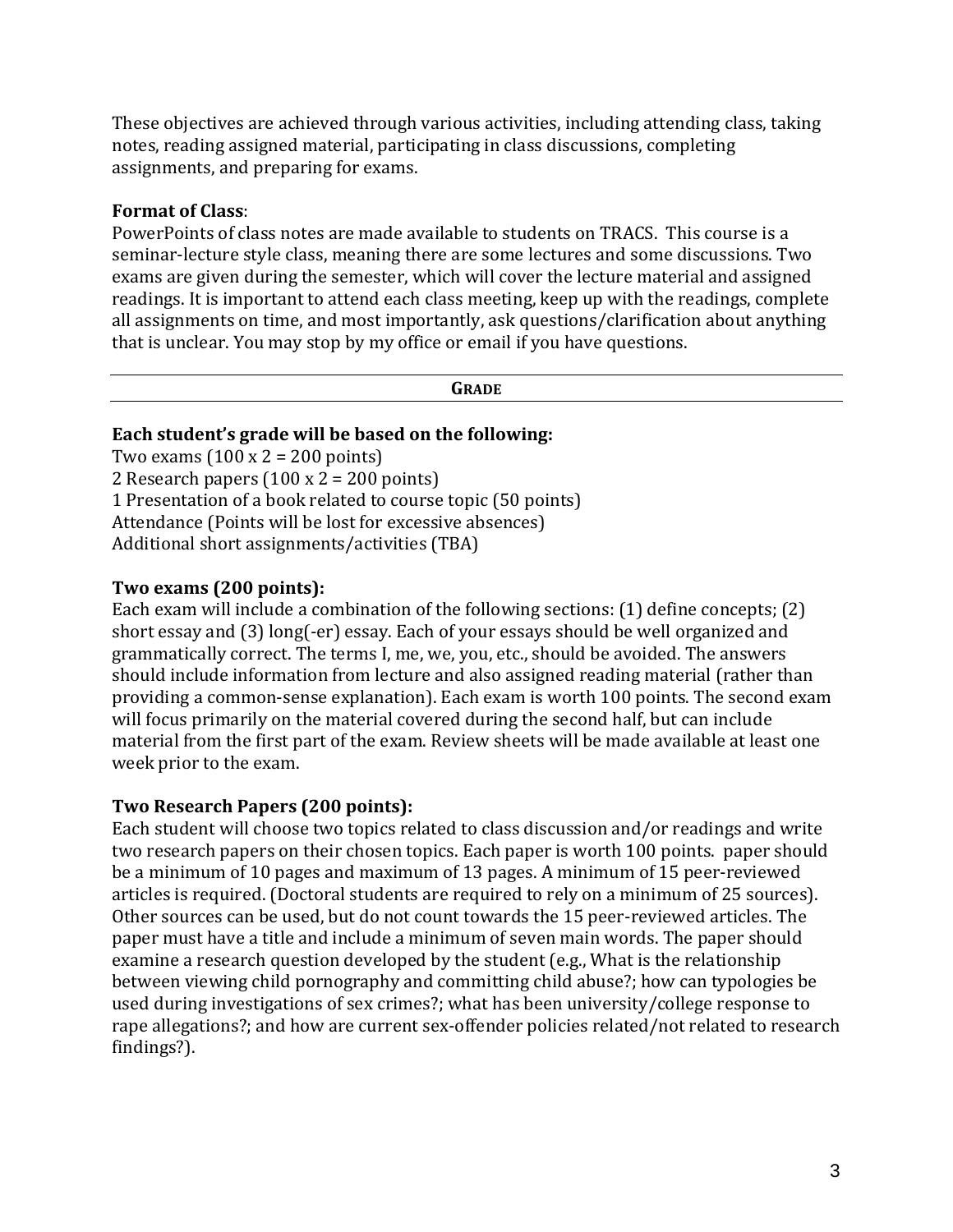The papers should be well organized. They should have an introduction (statement of problem) with a thesis statement (clearly and specifically outlining the purpose of the paper), body, and conclusion. The handout, "writing guidelines," along with the APA manual required for this course, should be followed (available on TRACS).

Students may NOT use any part of this paper for another class at Texas State University without receiving permission from myself and the instructor for the other course. Students are not allowed to submit any part of a part written for another class for the papers in this course. This constitutes an honor code violation.

Format: Include a cover page. Use a standard font (12-point Cambria or Times New Roman). Use 1" margins (top, bottom, left, right). Include references. Use APA 6th edition. Papers should be submitted electronically via TRACS on the due date.

Students will submit the papers in stages, receiving feedback throughout the process. This will include (1) submit research paper topic with a specific research question and at least 10 references formatted in APA, (2) (optional) submit completed paper for feedback prior to grading, and (3) final submission of research paper to be graded. Papers that do not conform to the listed requirements, are poorly organized, and/or exhibit substantial grammar/style problems will be returned to be rewritten and cannot earn higher than a 70%.

# **Book Summary & Analysis Presentation (50 points):**

Each student will choose a non-fiction book about sex crimes/sex offenders to read. Each student will give a 10 to 12-minute presentation at the end of the semester. A list of suggested books is provided on TRACS. Students can, however, choose a book that is not on the list. The presentation should include a brief description of a few select points about the book and apply information learned through the lectures/reading material to provide additional insight into the book. Those who apply critical thinking skills (analyze issues, synthesize information, etc.) will be given higher grades than those who simply describe the book. Descriptive presentations will be given no higher than a grade of C.

# **CLASSROOM POLICIES**

# **Class Attendance:**

Students are expected to come to every class. After a student misses two classes, his/her grade will be negatively affected (10-point reduction for 3 miss classes; 15-point reduction for 4 missed classes, and so on). If you need to arrive late/leave early, arrangements should be made before class. It is expected that students will complete their reading assignments prior to each class.

# **Sensitive Topic Discussion:**

Students should expect to be exposed to sexual abuse information and details that may be uncomfortable or even traumatic to some. Discussing topics related to sexual interactions requires that students behave in a mature manner and respectful to others. Please consider not taking this course if you believe you cannot behave appropriately or you will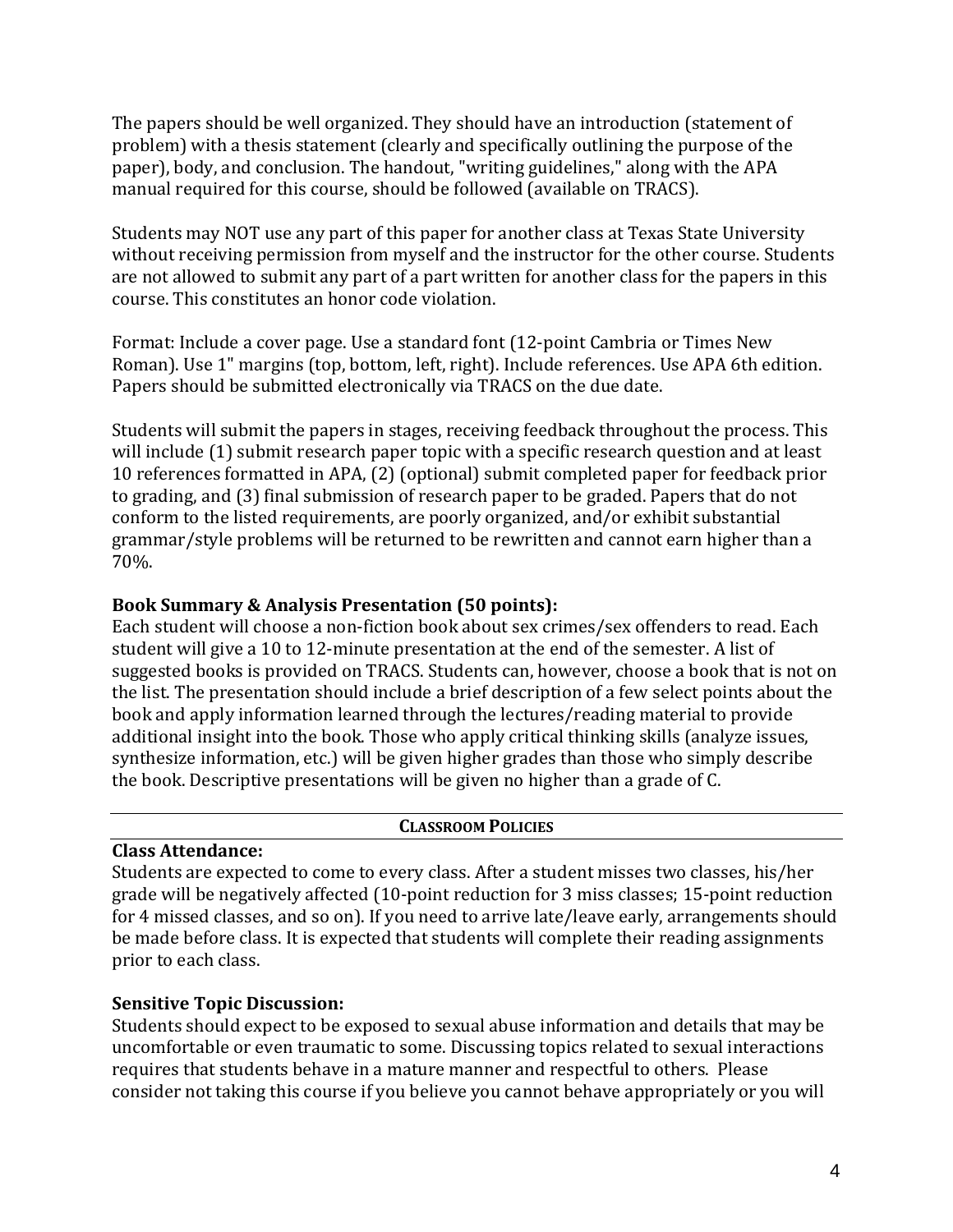be negatively affected by such information. Also consider counseling resources if you or someone close to you has been sexually abused and you would like additional support/services: [http://www.counseling.txstate.edu](http://www.counseling.txstate.edu/)

**Mandatory Reporting of Abuse Disclosure:** I am required by Texas State University's Sexual Misconduct policy to report any sexual misconduct that I am made aware of; students should be aware any such disclosure will be reported in accordance to this policy and Title IX requirements. Details of this policy can be found here: http://www.txstate.edu/oea/related-policies/Sexual-Misconduct-Policy.html

# **Disability:**

Students with a disability, which affects their academic performance, are expected to arrange for a meeting with the instructor so that appropriate strategies can be considered to ensure that participation and achievement opportunities are not impaired. Students with a disability are encouraged to contact the Director of the Counseling Center as chair of the Committee for Continuing Assistance for Disabled Students by telephone (512) 245-3451.

# **Submitting Assignments:**

All assignments (unless otherwise specified) are to be submitted via TRACS, under Assignments. Anytime you submit an assignment/paper/etc., please email a copy to yourself at the time of submission (as TRACS can be glitchy and this will provide a record/documentation of your completed assignment). Feedback for your assignment will be provided electronically. Thus, after your assignment has been graded, check TRACS for your feedback.

**Late Assignments:** Only assignments that are worth more than 10 points will be accepted late. Assignments due the last week of class can only be turned in two days late maximum. One-half of a letter grade (5 points for a 100-point assignment) will be taken off for late assignments.

# **Academic Dishonesty:**

Students are expected to be familiar with all University policies regarding academic dishonesty.

http://www.dos.txstate.edu/TxState-Handbook/Rules-and-Policies/Honor-Code.html

*Writing Assignments:* Students are expected to do their own work. It should be assumed that all assignments are to be completed by yourself (unless I have indicated otherwise).

Any form of plagiarism will not be tolerated. Plagiarism includes (but it is not limited to) paraphrasing someone else's work and not including the in-text citation, turning in a friend's work (or buying a copy from another person or company), cutting and pasting an author's exact words and passing it off as paraphrased information. You should not use five or more consecutive words from another source w/out quoting it or change a few of the author's original words, but keep the same sentence structure. It is each student's responsibility to be familiar with what constitutes plagiarism.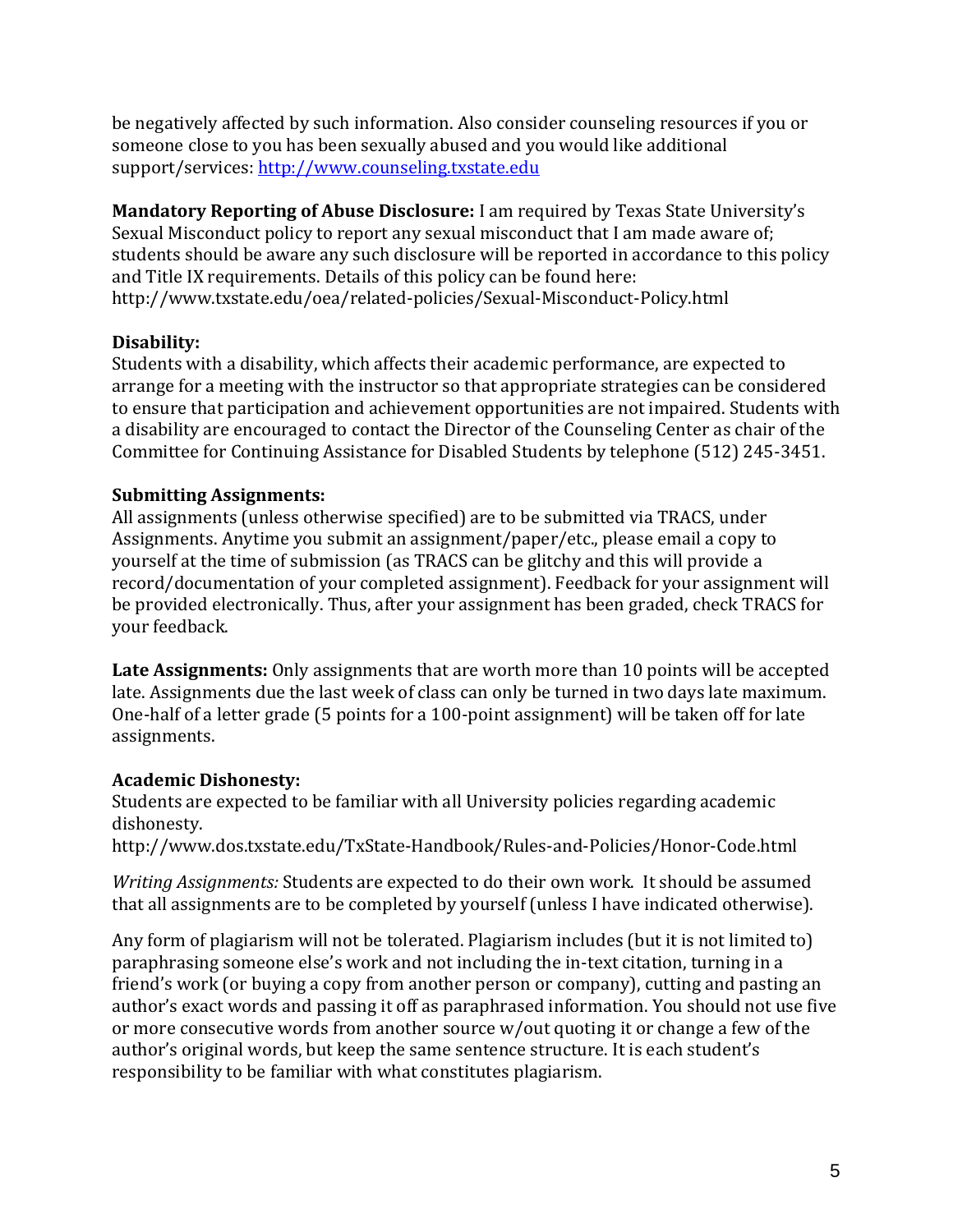#### **Grading Policy:**

Each student can access his or her grade any time online. The grade is based on the total number of points you have earned divided by the total possible number of points.

#### **Grades are NOT Negotiable:**

At the end of the semester, if you are a few points away (or even one point) from the next grade, you will not have the opportunity to do additional work. Throughout the semester, each student should keep up with his/her grade and monitor his/her own progress. If you want a certain grade in this class, you should calculate the number of points needed on each exam/assignment to obtain that grade. Hold yourself accountable. All grades are posted on the course website; if the grade on the website is not accurate, contact me *immediately*.

#### **Grading Scale:**

 $100\% - 90\% = A$  $89\% - 80\% = B$  $79\% - 70\% = C$  $69\% - 60\% = D$  $<$ 59% = F

#### **TENTATIVE COURSE SCHEDULE<sup>1</sup>**

**Week 1 Topic: Introduction to Course August 28 (Tu):** Syllabus **August 30 (Th):** Chapter 1 lecture/discussion

#### **Week 2 Topic: Introduction: Prevalence & Recidivism of Sexual Offending**

Assigned Readings:

Sex Crimes: Chapter 1, Introduction Hanson and Bussiére 1998 article Bench & Allen 2013 article PhD Students/Optional for MS students: Bem 2004 article PhD Students/Optional for MS students: Chapter 7, Mancini book. **September 4 (Tu):** Chapter 1 lecture/discussion **September 6 (Th):** Out-of-class assignment: Kinsey Movie

# **Week 3 Topic: Theory**

Assigned Readings: Sex Crimes: Chapter 2, Theory Miethe 2006 article PhD Students/Optional for MS students: Chapter 8, Mancini book. **September 11 (Tu):** Chapter 2 lecture/discussion **September 13 (Th):** Chapter 2 lecture/discussion

 $<sup>1</sup>$  The instructor reserves the right to add/change/delete material to the course syllabus. All</sup> announcements will be made in class, on TRACS, or both.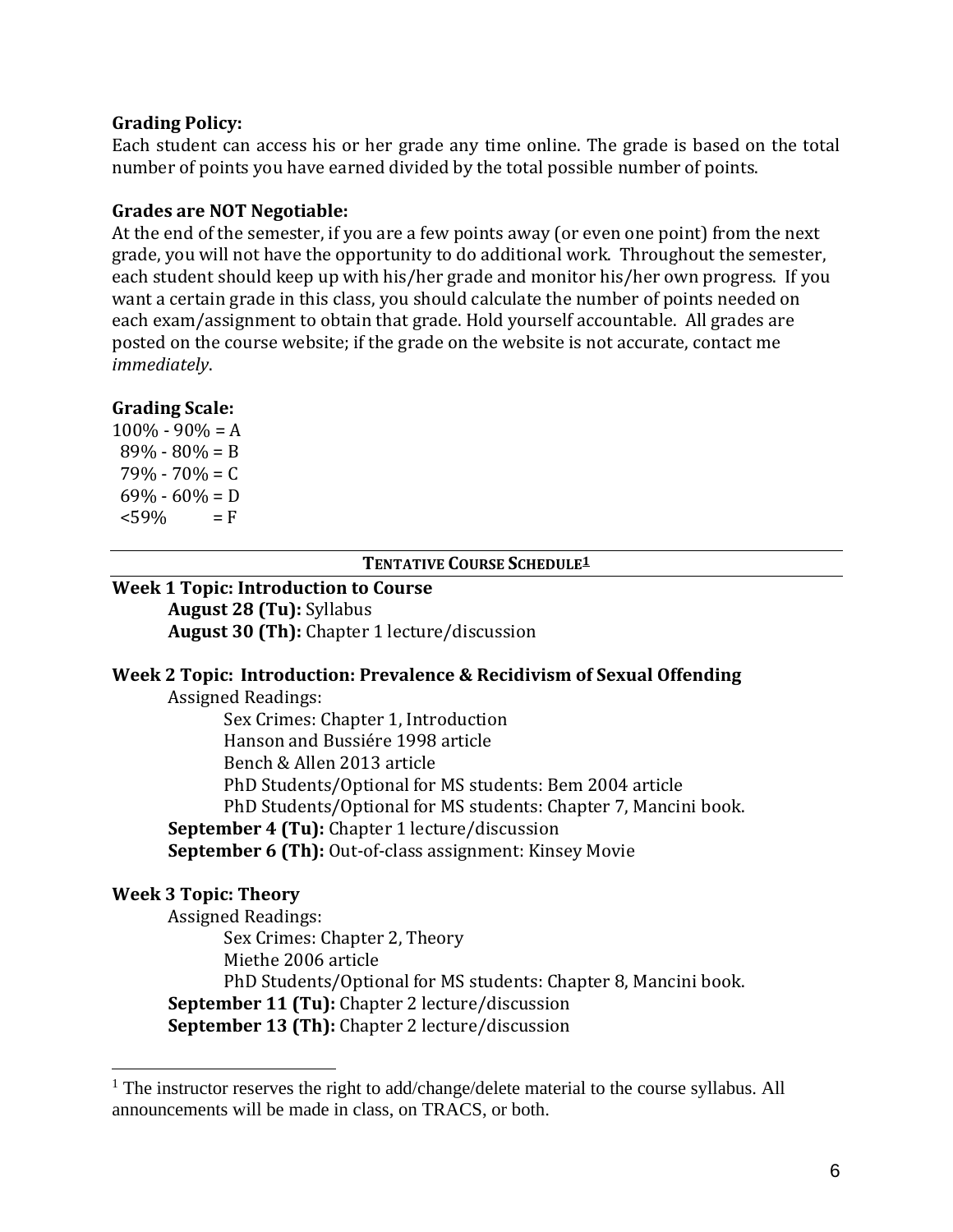#### **Week 4 Topic: Rape**

Assigned Readings: Sex Crimes: Chapter 3, Rape Deming et al. 2013 article **September 18 (Tu):** Chapter 3 lecture/discussion **September 20 (Th):** Chapter 3 lecture/discussion

#### **Week 5 Topic: Child Sexual Abuse**

Assigned Readings: Sex Crimes: Chapter 4, Child Sexual Abuse Finkelhor et al. 2014 article PhD Students/Optional for MS students: Chapter 10, Mancini book. **September 25 (Tu):** Chapter 4 lecture/discussion **September 27 (Th):** Chapter 4 lecture/discussion

#### **Week 6 Topic: Child Pornography & Juvenile Offenders**

Assigned Readings: Sex Crimes: Chapter 5, Child Pornography Sex Crimes: Chapter 6, Juvenile Sex Offenders NYTimes article: How can you distinguish a budding pedophile . . . Wolak et al. 2013 article PhD Students/Optional for MS students: Chapter 11, Mancini book. **October 2 (Tu):** Chapter 6 lecture/discussion

**October 4 (Th):** Chapter 6 lecture/discussion

**October 5 (Friday, 10 pm): Paper 1 topic, research question, & references due**

#### **Week 7 Topic: Review and Exam**

**October 9 (Tu):** Review/Catch up **October 11(Th):** Exam 1 **October 12 (Friday, 10 pm): Optional Draft of Paper 1 Due**

#### **Week 8 Topic: Female Sex Offenders**

Assigned Readings:

Sex Crimes: Chapter 7, female sex offenders NYTimes article: "Beyond betrayal: Men cope with being the victims" PhD Students/Optional for MS students: Chapter 12, Mancini book.

**October 16 (Tu):** Chapter 7 lecture/discussion

**October 18 (Th):** Chapter 7 lecture/discussion

**October 19 (Friday, 10 pm): Research Paper 1 Due**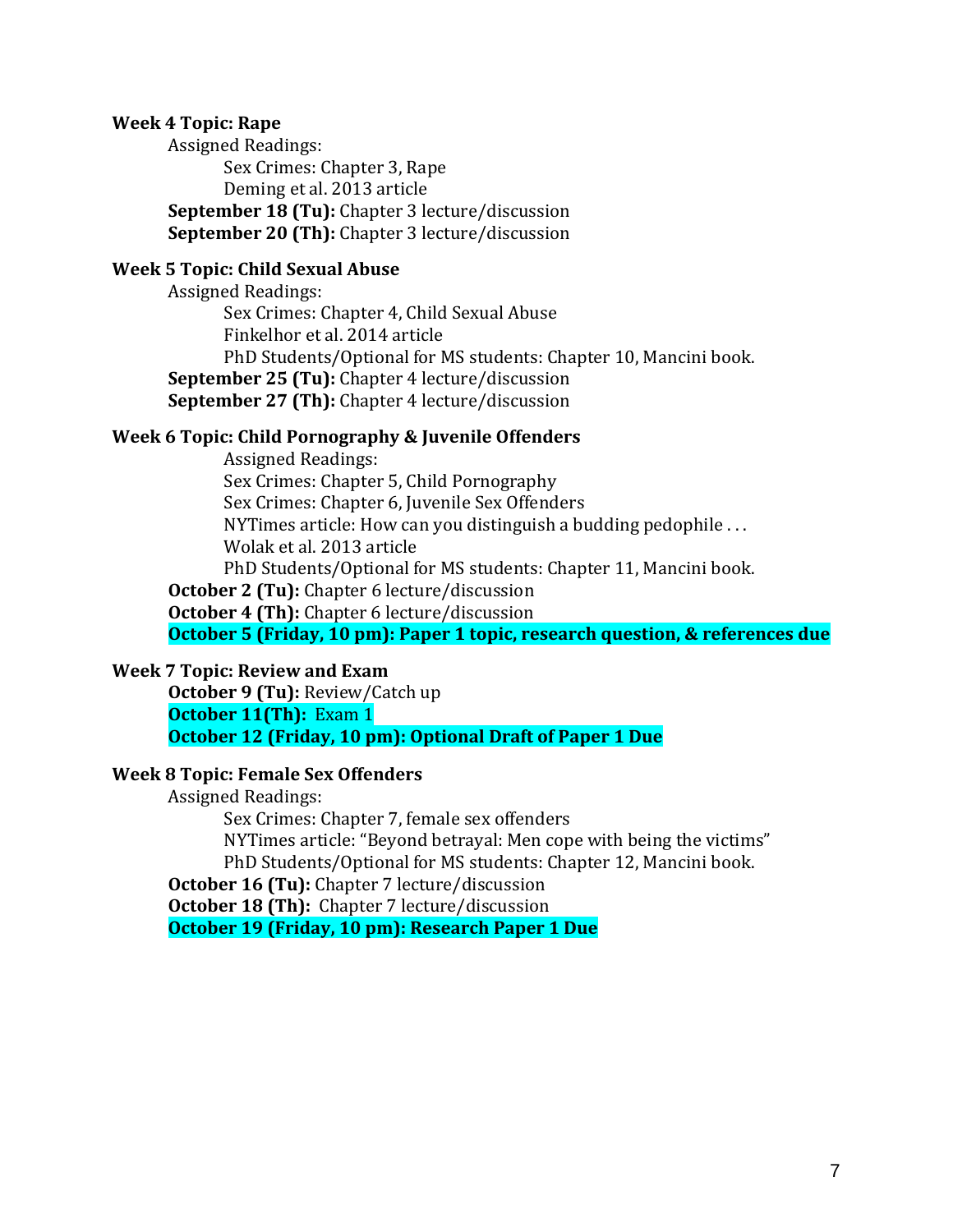#### **Week 9: Institutional Sexual Abuse**

Assigned Readings: Sex Crimes: Chapter 8, Institutional Sexual Abuse Barnyard 2014 article **October 23 (Tu):** Chapter 8 lecture/discussion **October 25 (Th):** Chapter 8 lecture/discussion **October 26 (Friday, 10 pm): Paper 2 topic, research question, & references** 

#### **due**

#### **Week 10: Investigations of Sex Crimes & Sex Offenders**

Assigned Readings: Sex Crimes: Chapter 9, Investigations **October 30 (Tu):** Chapter 9 lecture/discussion **November 1 (Th):** Chapter 9 lecture/discussion **November 2 (Friday, 10 pm): Optional Draft of Paper 3 Due**

#### **Week 11: Assessment and Treatment of Sex Offenders**

Assigned Readings:

Sex Crimes: Chapter 10, Assessment and Treatment of Sex Offenders Bitna et al. 2015 article PhD Students/Optional for MS students: Howard et al., 2018 **November 13 (Tu):** NO CLASS MEETING TODAY (ASC Conference); out of class assignment (TBA) **November 15 (Th):** NO CLASS MEETING TODAY (ASC Conference) **November 18 (Sunday, 10 pm): Research Paper 2 Due**

#### **Thanksgiving Break: NO CLASS MEETING THIS WEEK**

#### **Week 12: Laws & Conclusion**

Assigned Readings: Sex Crimes: Chapter 11, Laws Sex Crimes: Chapter 12, Conclusions PhD Students/Optional for MS students: Fox 2017 article. **November 27:** Guest Lecturer **November 29:** Guest Lecturer

#### **Week 15: Exam December 4 (Tu):** Exam 2

**Presentations: Tuesday, December 11, 2018 @ 5:00 – 7:30 p.m.** Presentations will be given during the scheduled "final exam" time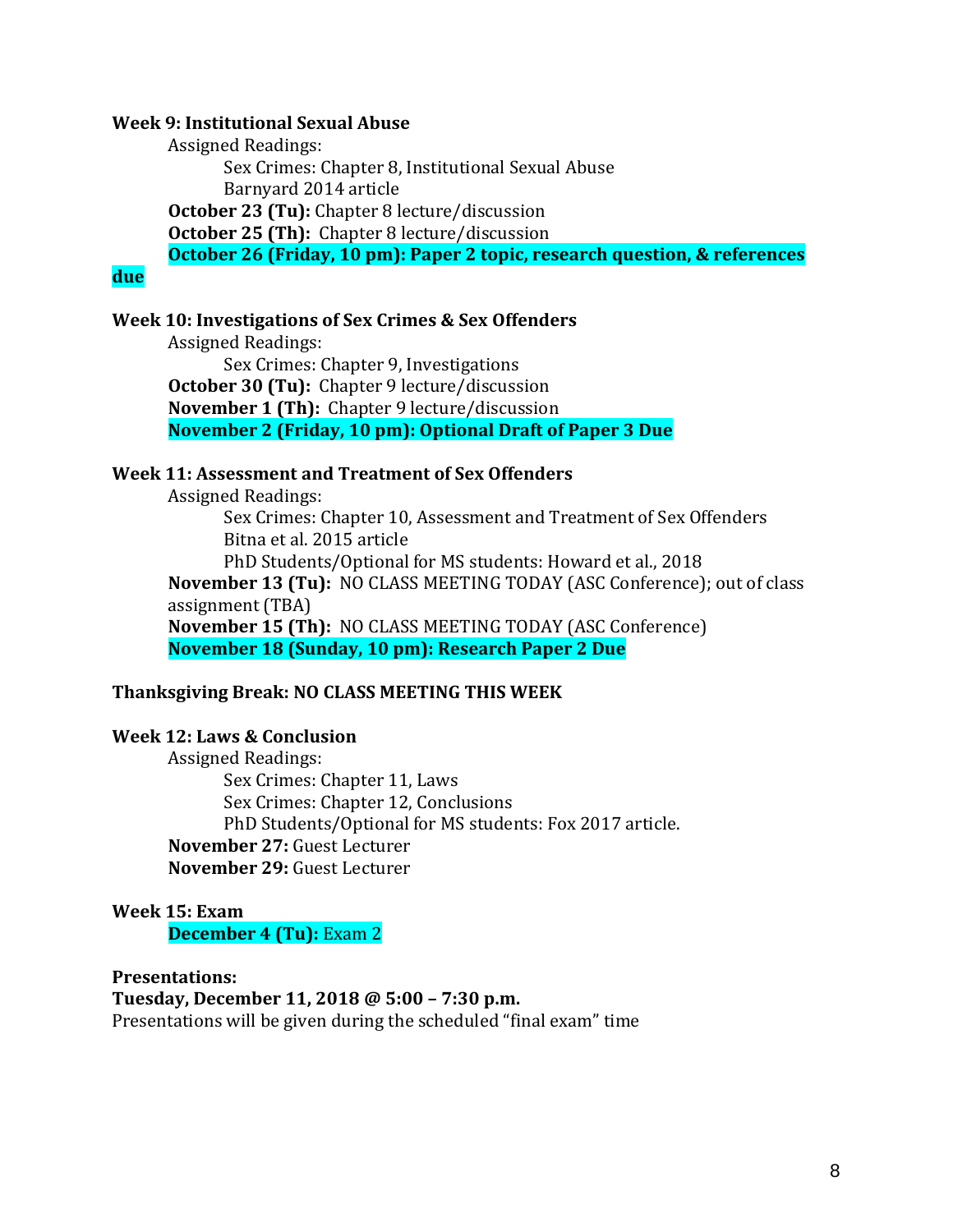# **TEACHING PHILOSOPHY**



**Source: Bloom et al. (1956)**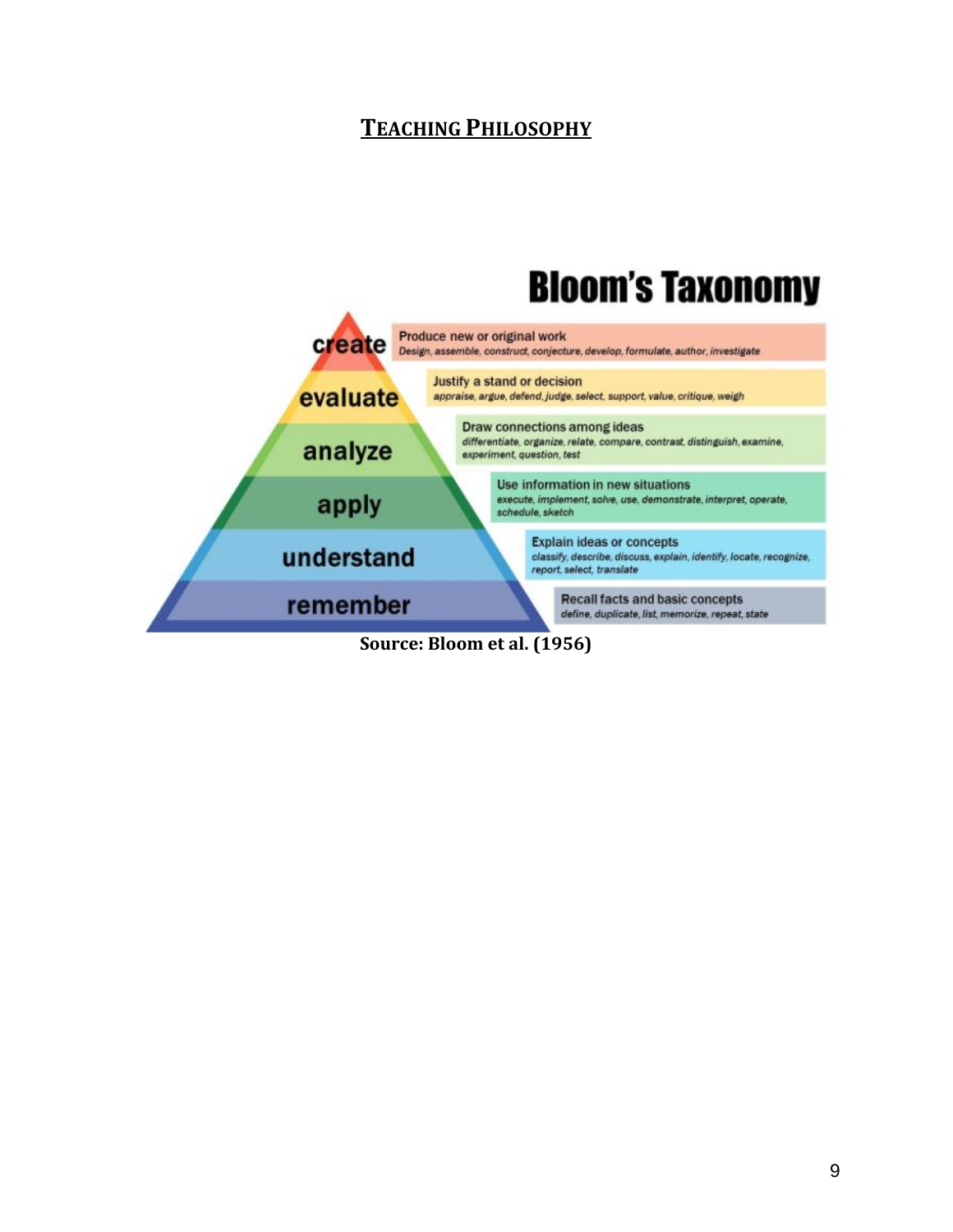# **CONE OF LEARNING** WE TEND TO REMEMBER OUR LEVEL OF INVOLVEMENT

(developed and revised by Bruce Hyland from material by Edgar Dale)



Edgar Dale, Audio-Visual Methods in Teaching (3<sup>rd</sup> Edition). Holt, Rinehart, and Winston (1969).

# **LIFELONG LEARNING**